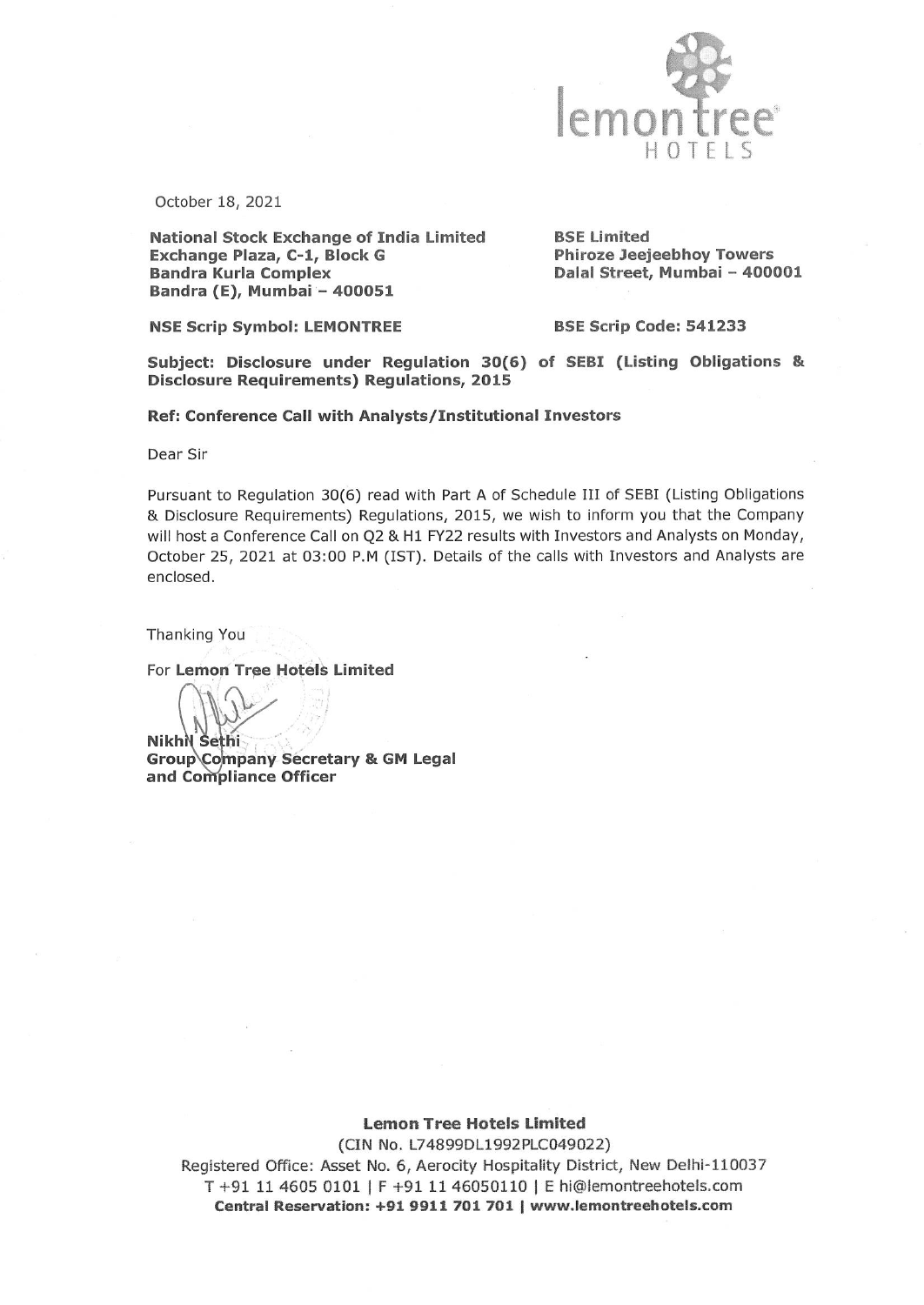

# **Lemon Tree Hotels' Q2 & H1 FY22 Earnings Conference Call Monday, October 25, 2021 at 3:00 PM IST**

Lemon Tree Hotels (LTH) will organize a conference call for investors and analysts on **Monday**, **October 25, 2021 at 3:00 PM IST.**

The senior management team will represent LTH on the call.

The conference call will be initiated with a brief management discussion on the Q2 & H1 FY22 results to be declared on Thursday, October 21, 2021 followed by an interactive Question & Answer session.

| <b>Timing</b>               | 3:00 PM IST on Monday, October 25, 2021                                                                                                             |
|-----------------------------|-----------------------------------------------------------------------------------------------------------------------------------------------------|
| Conference dial-in          |                                                                                                                                                     |
| Primary number              | $+91$ 22 6280 1141 / $+91$ 22 7115 8042                                                                                                             |
| Singapore Toll Free Number  | 800 101 2045                                                                                                                                        |
| Hong Kong Toll Free Number  | 800 964 448                                                                                                                                         |
| <b>USA Toll Free Number</b> | 1 866 746 2133                                                                                                                                      |
| UK Toll Free Number         | 0 808 101 1573                                                                                                                                      |
| Pre-registration            | To enable participants to connect to the conference call without<br>having to wait for an operator, please register at the below<br>mentioned link: |
|                             | DiamondPass <sup>TH</sup><br>Click here to<br>Express Join the Call                                                                                 |

## **Details of the conference call are as follows:**

*Please dial-in 5 minutes prior to the scheduled start to ensure that you are connected to the call on time.*